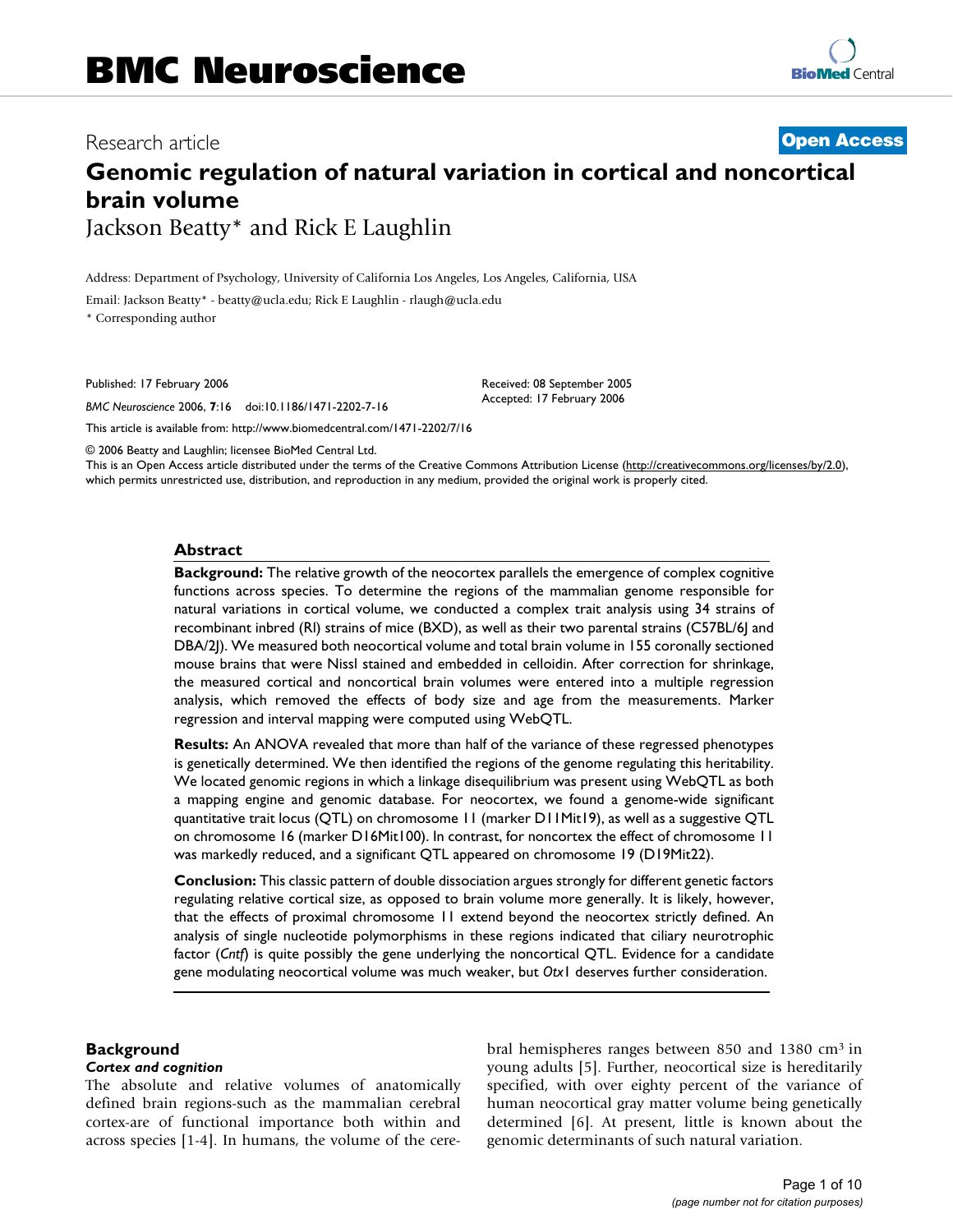Further, cognitive ability is related to neocortical size. For example, Reiss et al. showed that IQ is positively correlated with cerebral volume in children [7]. Thompson et al. provided evidence based on quantitative MRI volumetric measurements that not only is neocortical volume genetically determined (*h*2 > 0.8), but that Spearman's *g*, a measure of fluid intelligence, was significantly linked to frontal lobe neocortical volume. Similar findings also have been reported by Posthuma et al. [9].

These results provide evidence that neocortical volume is very much genetically determined and linked to cognitive abilities. However, such studies provide no evidence concerning the genomic mechanisms that underlie these highly heritable traits. For this all important question, quantitative neuroanatomical studies of the neocortex of recombinant inbred strains of mice provide one important path to unravelling the genomics of brain size. The discovery of the genes that differentially regulate neocortical volume is a primary question for contemporary cognitive neuroscience. The study of RI mice might provide some insight into this problem. Here, we report the first empirical study of this fundamental problem.

# *Experimental strategy*

We measured neocortex and total brain volume in 155 mice from 34 RI strains (BXD) as well as their two parental strains, C57BL/6J (B) and DBA/2J (D), all strains being homozygous throughout their genomes. From these measurements, both in vivo cortical brain and in vivo noncortical brain volumes were calculated.

# **Results**

# *Reliability of measurement*

To assess the reliability of the stereological measurements, cortical brain area was remeasured blindly in 94 brain sections. The test-retest reliability coefficient indicated that the measurements were highly reliable (*r* = 0.984). Similarly, reliability for total fixed brain volume remeasured for twenty mice was also very high (*r* = 0.996).

# *Regression analyses*

The size of brain structure is not only regulated by structure-specific genes, but varies with other factors, which may include body weight (BW), age, and sex. To statistically remove these influences from our histological phenotypes, a multiple-regression analysis was performed using body weight, the logarithm of age, and sex as predictor variables, a standard procedure in QTL analysis. Body weight and the logarithm of age were the only significant predictor variables for in vivo cortical brain volume, yielding the following regression equation for adjusted cortical volume:

*CxVReg* = 111.68 + 1.16(*BW*) - 18.38(ln(*Age*)),

henceforth referred to as *neocortex*.

The same two predictor variables were used for the regression of in vivo noncortical brain volume, although body weight was the only significant predictor in that analysis. The regression equation for in vivo noncortical brain volume was:

 $NC_xV_{Reg} = 270.53 + 3.87(BW) - 17.86(\ln(Age)),$ 

termed *noncortex* in the following analyses.

# *QTL mapping*

The linkage disequilibrium between a measured phenotypic trait, like regressed cortical volume or regressed noncortical volume, and any genomic marker can be measured using the likelihood ratio statistic (LRS). This is a quantitative estimate of the probability that each individual marker does or does not overlie one of the polygenes regulating the phenotypic trait.

We computed the LRS for each of 3,795 marker positions on chromosomes 1 through 19 as well as chromosome X, using webQTL as a genotype source and mapping engine [10,11]. Similar results were also obtain in preliminary analyses using the previous marker set containing 788 more sparsely distributed WebQTL markers.

The LRS depends upon the ratio of a model not incorporating information about the marker in question (the *reduced model*) to a model incorporating genetic information (the *full model*), as shown in Equation 3. In marker regression, the LRS for a particular marker is a function of the ratio of the sum of squared deviations from the mean for the phenotypic variable *x* to the sum of the squared deviations of the variable from the submeans that are obtained when the phenotypes are segregated according to the parental allele value at that marker:

LRS = 
$$
N \ln \frac{SS_{ReducedModel}}{SS_{FullModel}}
$$
  
=  $N \ln \frac{\sum (x_A - \overline{x}_A)^2}{\sum (x_B - \overline{x}_B)^2 + \sum (x_D - \overline{x}_D)^2}$ 

where the subscripts A, B, and D indicate, respectively, all strains, strains with the C57BL/6J B-type, and strains with the DBA/2J D-type allele at the marker, as shown above. N is the total number of strains analyzed, here 36. The value of the LRS can be compared with values obtained from a permutation test to determine the genome-wide significance of the association [12].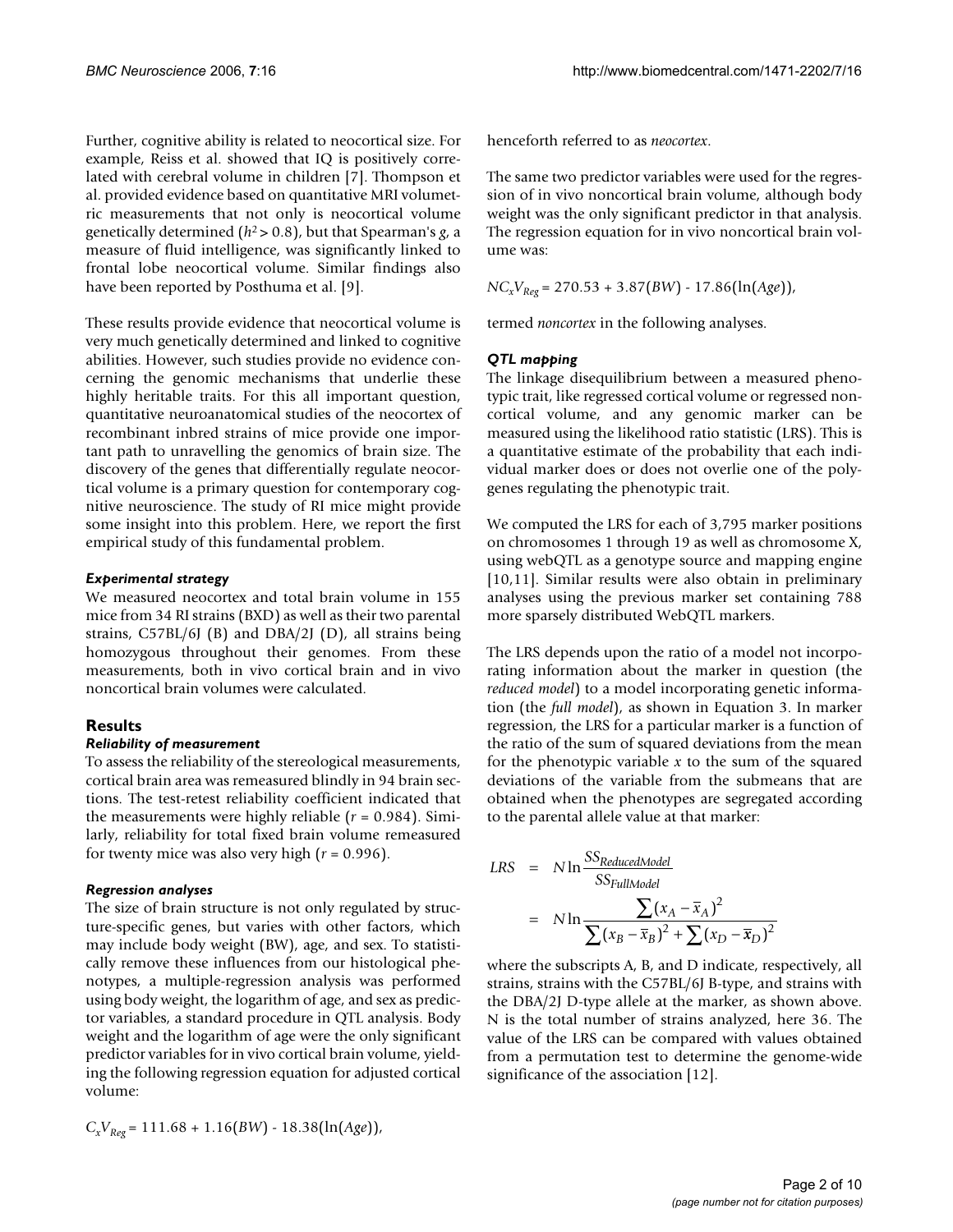**Table 2: Effects of Strain on Cortical and Noncortical Volume. The effects of strains (genome) on both cortex and noncortex were analysed by analysis of variance. Both effects were highly significant.**

| Source                   | Sum of Squares df Mean Square           |      |                      | <b>F</b> Significance |
|--------------------------|-----------------------------------------|------|----------------------|-----------------------|
| Strain<br>Error<br>Total | 12287.62<br>7069.61 119<br>19357.23 154 | - 35 | 351.07 5.91<br>59.41 | .0001                 |

|  | Residual noncortical brain volume: |  |  |
|--|------------------------------------|--|--|
|--|------------------------------------|--|--|

| Source                   | Sum of Squares df Mean Square         |             |                        | F Significance |
|--------------------------|---------------------------------------|-------------|------------------------|----------------|
| Strain<br>Error<br>Total | 73934.94<br>28806.79 119<br>102741.73 | 35<br>- 154 | 2112.43 8.73<br>242.07 | .0001          |

#### *QTL boundaries*

The boundaries of each QTL were determined by examination of the distribution of the LRS scores of the markers surrounding the QTL peak. All peaks were well formed and sharp. Following Van Ooijen [13] we located the nearest markers for which the value of the LRS was reduced by at least 9.2 units, corresponding to the 95 percent confidence limits for the QTL. Kim et al. has recently confirmed that this method is both accurate and unbiased [14].

#### *Descriptive statistics*

There was substantial variation in both in vivo neocortical and noncortical brain volume across strains. In vivo neocortical volume ranged from a minimum of 77.3 mm3 in BXD30 mice to 125.1 mm<sup>3</sup> in BXD5 mice.

The mean in vivo neocortical volume was 101.9 mm<sup>3</sup>, with a standard deviation of 9.8. In vivo noncortical brain volume ranged from 266.6 (BXD27) to 391.7 mm3 (BXD5), with a mean of 319.9 and a standard deviation of 25.2. The range of both phenotypic measurements is about 45 percent of the mean phenotypic value, which provides ample variation for a linkage disequilibrium analysis.

#### *Analysis of variance*

The hypothesis that neocortical volume is in part genomically determined was assessed by analysis of variance (ANOVA), with inbred strain (both parental and recombinant) as the independent variable and residual neocortical volume as the dependent variable, as shown in Table 2. The main effect of strain was highly significant (*F*35,119 = 5.909, *p* < .0001). Significant strain differences were also observed for residual noncortical brain volume ( $F_{35,119}$  = 8.726, *p* < .0001).

*Relative independence of cortical volume and body weight* Brain size is known to vary with body size in a wide variety of species, including mice and other rodents [3,15]. However, an examination of the regression analyses reported above for phenotype versus predictor variables suggests that the covariation between brain volume and body size is very much weaker for cerebral cortex than it is for noncortical brain volume. We tested this relationship by first computing the Pearson product moment correlation coefficients for body weight and in vivo cortical volume (*r* = .224) and in vivo noncortical volume (*r* = .537). We then used Fisher's *r*-to-*z* transformation [[16], page 49] to statistically test for a significant difference between these correlations. The result provides evidence that the mammalian cerebral cortex is significantly less regulated by factors related to body size than are most other regions of the central nervous system  $(z = -3.235, p < 0.01)$ .

#### *High heritability of brain size*

The proportion of phenotypic variance that might be attributed to genomic factors was estimated as broadsense heritability, or the total genetic determination of a phenotypic trait. Broad-sense heritability was estimated from an analysis of variance with strain as the independent variable and quantitative phenotype as the dependent variable, using the following formula:

$$
\omega^2 = \frac{F-1}{F + \left(df_w + 1\right)/df_b},
$$

where *F* is the ratio of the mean square deviation between strains to the mean square deviation within strains. The value of  $\omega^2$  varies between 0.0 and 1.0. These analyses showed that a substantial fraction of phenotypic variance is genetically determined. For regressed cortical volume,  $\omega^2$  was 0.53; for regressed noncortical volume,  $\omega^2$  was 0.64.

#### *QTLs for cortical volume*

Given the high heritability of both residual cortical and noncortical brain volume, the genomic question is not *if* quantitative trait loci exist for these phenotypic anatomical variables (certainly they must exist or heritability could not be large), but rather *where* on the genome these QTLs are located.

QTL analyses provide the mechanism for locating genomic regions in which allele values are closely associated with a phenotypic trait. The results of the QTL analysis of 3,795 markers across the mouse genome for association with regressed cortical volume are shown in Figure 1. There are two prominent spikes in the LRS profile for residual cortical volume. Table 3 shows the LRS values produced by marker regression.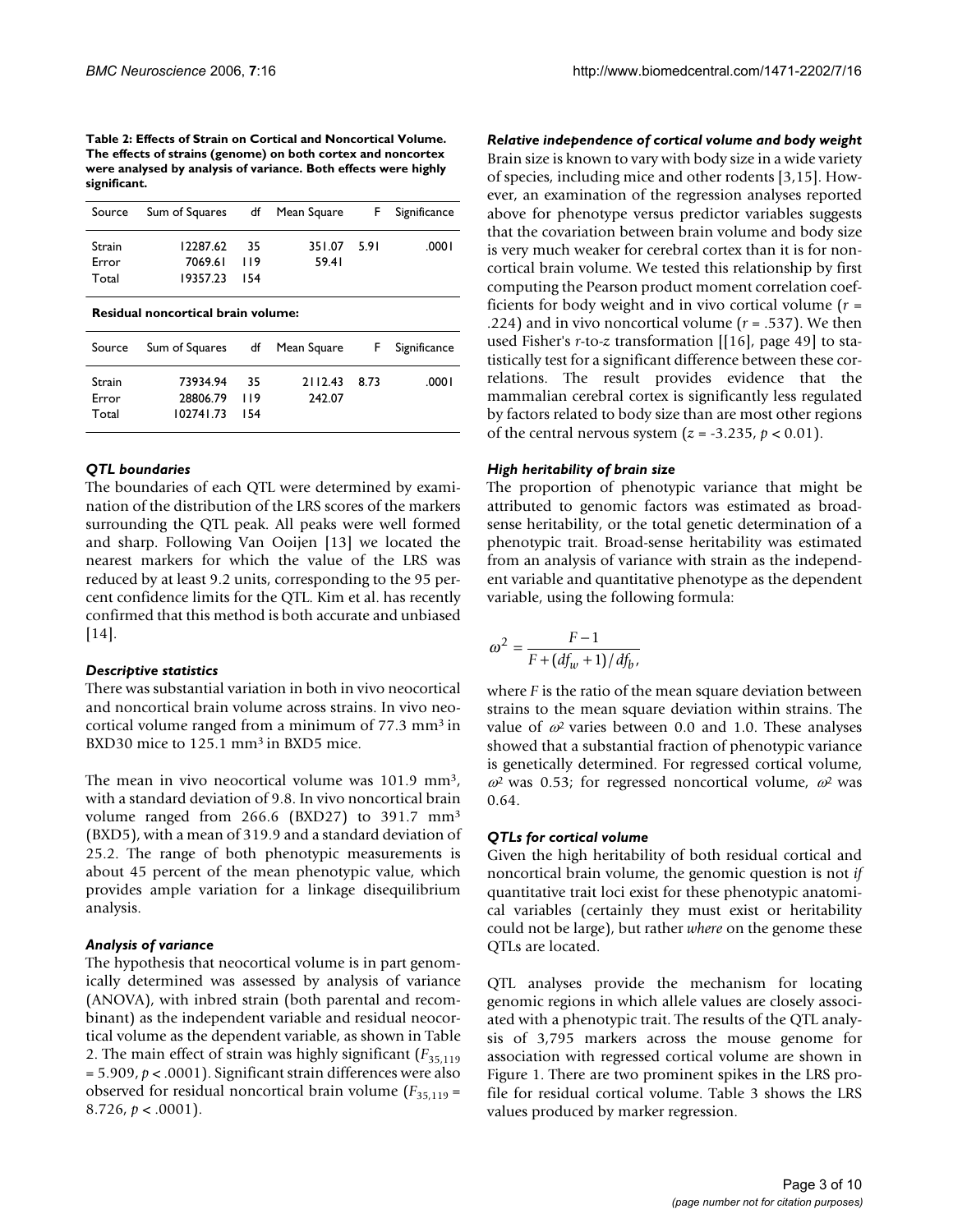

#### **Figure 1**

**QTL Plot for Residual Neocortal Volume**. The red upper line indicates the LRS value for genome-wide significant QTL and the lower grey line the level of suggestive QTL according to the criteria of Lander and Kruglyak [33]. There is a genomewide significant linkage disequilibrium located in the proximal portion of chromosome 11. There is also a suggestive association on proximal chromosome 16. Notice that there is no significant association between neocortical volume and any marker on chromosome 19.

The most significant marker ( $p \le 0.05$  genome-wide) is D11Mit19 at 25.4 megabases (mb) on chromosome 11. Two other nearby markers (S11Gnd020.100 and D11Mit135) also show suggestive association with regressed cortical volume. Because of the restricted genomic resolution afforded by the available number of

**Table 3: LRS for regressed cortical and noncortical volume. The criteria LRS values for regressed cortical volume are 21.18 (highly significant at the genome-wide 0.001 level), 17.37 (significant at the genome-wide 0.05 level) and 9.91 (suggestive), following the conventions of Lander and Kruglyak [33]. The corresponding values for regressed noncortical brain volume are 20.90 (highly significant), 17.00 (significant) and 9.89 (suggestive). Genome-wide highly significant findings are marked by double asterisks, significant findings by a single asterisk. Chromosomal position is given in megabases.**

| <b>Regressed Cortical Volume</b> |      |                                     |
|----------------------------------|------|-------------------------------------|
|                                  |      |                                     |
| DI IMit19                        | 25.4 | $22.66**$                           |
| S11Gnf020.100                    | 21.0 | 17.45*                              |
| D11Mit135                        | 33.7 | 16.39                               |
| D11Mit231                        | 35.8 | I I.45                              |
| D11Mit51                         | 36.7 | 10.14                               |
| D16Mit100                        | 11.6 | 11.13                               |
| D16Mit146                        | 23.5 | 10.18                               |
|                                  |      |                                     |
| D19Mit22                         | 10.1 | $17.54*$                            |
| D19Mit42                         | 0.4  | 13.85                               |
| D19Mit127                        | 12.1 | 12.39                               |
| D11Mit19                         | 25.4 | 12.31                               |
| D11Mit231                        | 35.8 | 10.38                               |
|                                  |      | <b>Regressed Noncortical Volume</b> |

recombinant inbred strains, we treat these three markers as reflective of a single QTL in the immediate vicinity of D11Mit19.

There is a second, suggestive QTL for residual cortical volume on chromosome 16. This is reflected by a linkage disequilibrium with two adjacent markers, D16Mit9 (6.0 mb) and D16Mit100 (11.5 mb). These markers on proximal chromosome 16 also contribute to the genetic specification of neocortical volume.

To estimate the minimal proportion of phenotypic variance accounted for by each of these two QTL markers, we calculated the partial eta squared (  $\eta_p^2$  ) from an analysis of variance with the markers D11Mit19 and D16Mit100 and their interaction as factors. These proportions are 0.22 for D11Mit19 and 0.14 for D16Mit100. The proportion attributable to the interaction of the two markers was negligible.

# *QTLs for noncortical brain volume*

There are significant and suggestive QTLs for regressed noncortical brain volume as well, two of which do not affect cortical volume, and the third affects both, but to differing degrees. Figure 2 presents the corresponding QTL analysis for regressed noncortical brain volume.

A significant association between this regressed noncortical volume and the mammalian genotype may be seen on proximal chromosome 19. This is most evident at marker D19Mit22 (10.0 mb), which reaches genome-wide significance on many – but not all – permutation tests. Because the results of all permutation tests vary slightly from sam-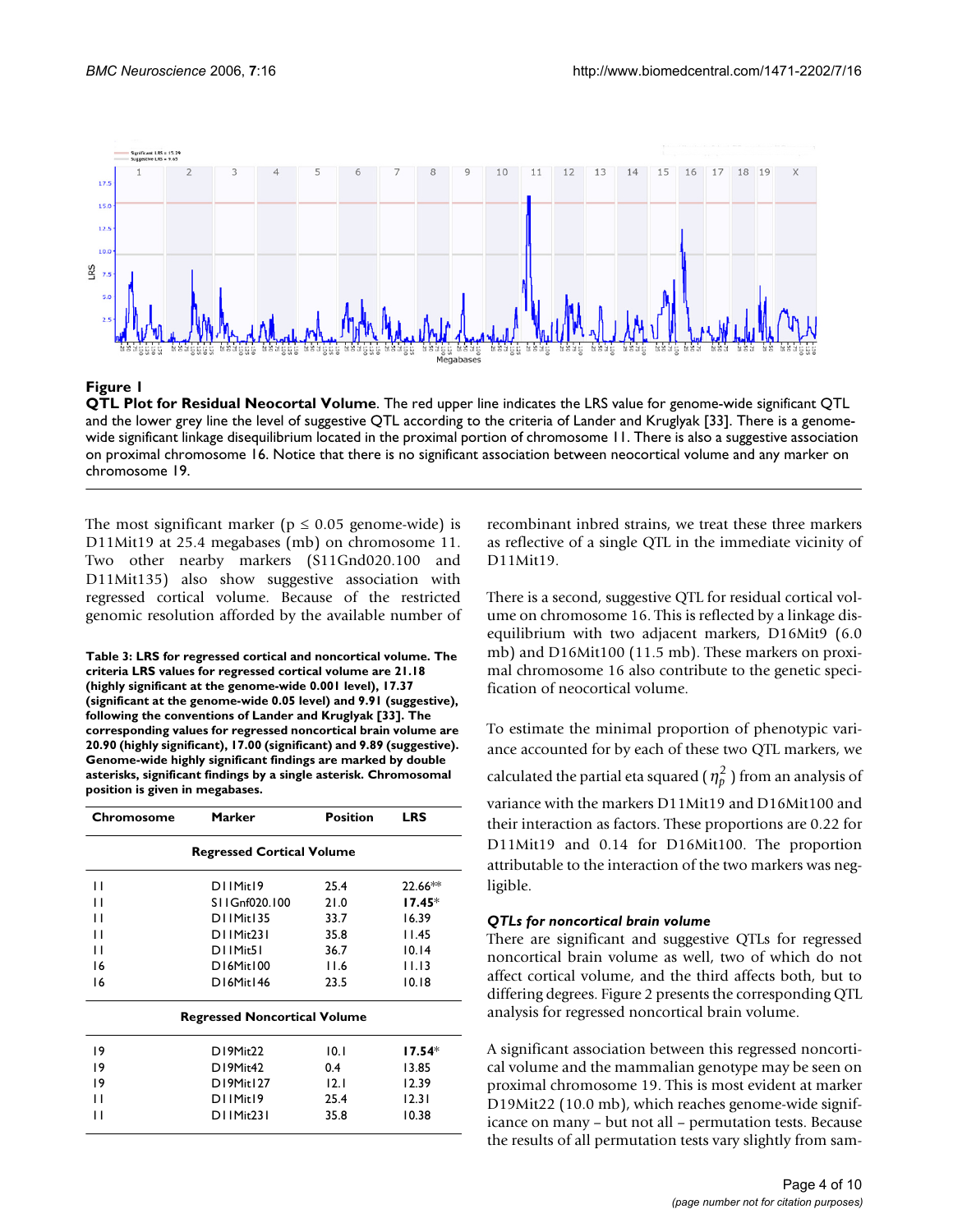

**Figure 2** 

**QTL Plot for Residual Noncortal Volume**. Here, the effect of the QTL on proximal chromosome 11 is attenuated and no longer significant. There is a suggestive association on the distal portion of chromosome 15 and a significant QTL on chromosome 19. Thus, there is a double dissociation between neocortex and noncortex for significant QTLs on chromosomes 11 and 19.

ple to sample, any LRS score that lies within this narrow range will reach significance with some instances of the permutation test, but not others. Thus, we conclued that this QTL neither greatly exceeds nor falls far short of the genome-wide 0.05 significance level.

This QTL extends to neighboring markers D19Mit42 (9.4 mb) and D19Mit127 (12.1 mb). These markers appear to be indicative of a single QTL harboring one or more genes that regulate noncortical, but not cortical, brain size.

D11Mit19 on Chromosome 11, which is significantly related to regressed cortical volume, also shows a suggestive, but not significant, association with noncortical brain volume.

There is also a marker on chromosome 15 with a borderline LRS in marker regression, D15MIT72 (84.5 mb), which exceeds the criterion for a suggestive LRS on some permutation tests, but not on others.

The minimal proportion of phenotypic variance accounted for by these three markers was estimated by  $\eta_p^2$ . The obtained values were 0.25 for D19Mit22, 0.13 for D11Mit19, and 0.13 for D15Mit72. All interactions produced negligible values of  $\eta_p^2$ .

# *Composite interval mapping*

Composite interval mapping [17] can increase the sensitivity of a search for additional QTLs associated with a phenotype by incorporating the variance associated with previously identified significant QTLs to the background of the additive model. Composite interval maps were constructed for both residual phenotypes, but no additional QTLs emerged from these analyses.

# *Epistasis*

Epistasis is the interaction of two or more genes at different chromosomal sites, which can either be suppressive or facilitative. It is important to test for epistasis, as it indicates a departure from additivity in polygene action.

We tested for epistasis between all the possible marker pairs for the regressed neocortical and noncortical volume phenotypes, respectively, using Ljungberg's DIRECT global optimization algorithm as implemented in WebQTL with phenotype data from the recombinant inbred strains [18]. There were no significant interactions for either phenotypic variable.

# **Discussion**

These results have several implications for understanding the genetic specification of neocortical development.

# *Relative independence of cortical size from body size*

The various strains of BXD mice differ considerably from each other in both cortical and noncortical brain volume. However, these two compartments of the mouse brain show quite different dependencies on body size. Nearly 30 percent of the variance in noncortical brain volume can be accounted for by body size in our data (see Striedter [19] for a history of the study of brain and body size).

In contrast, our measurements suggest that neocortical brain volume is much less dependent on body size, with only about 5 percent of that compartment being predictable from body weight. Neocortex appears to be regulated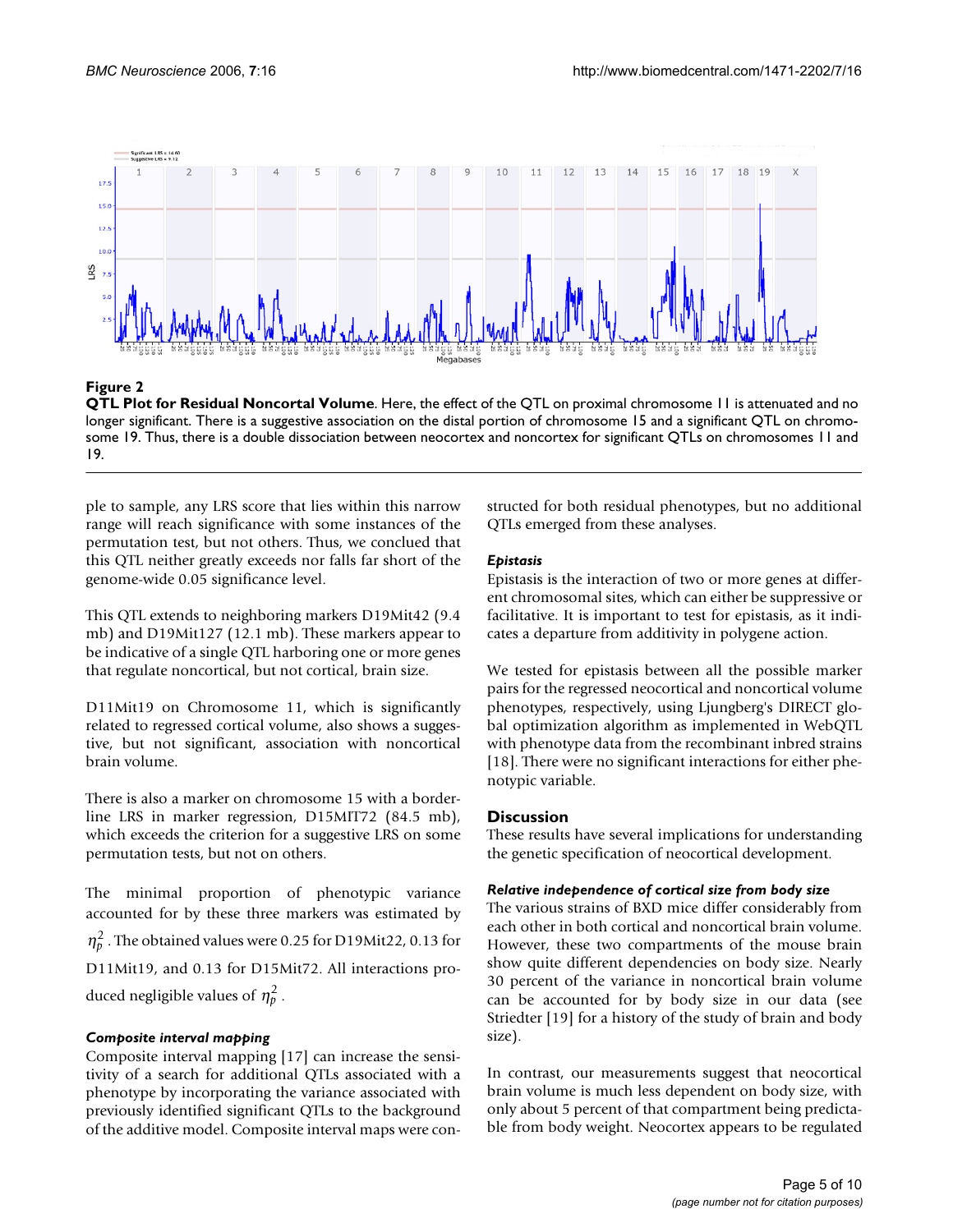by factors that differ substantially from those regulating other regions of the central nervous system, a conclusion that complements recent observations made by Bush and Allman [4].

Thus, one might expect different genomic regions to regulate the heritable factors that determine size of the neocortex and noncortical brain regions, which proves to be the case.

# *A cortex-dependent QTL on chromosome 11*

One QTL with genome-wide significance for regressed cortical volume emerged from our analyses. It was located at the DNA marker D11Mit19 and flanked by two suggestive markers.

A QTL associated near this location (marker D11Mit53 at 16.0 centiMorgans) was reported previously in a doctoral dissertation in which the phenotype was total brain weight, controlling for the effects of sex, age, body weight, litter size, and parity by multiple regression [20]. The QTL was interpreted as one that controls neuron number throughout the brain.

Our data suggest a more specific interpretation. Using our phenotypic data we can compare the the proportion of variance accounted for *R*2 on chromosome 11 at D11Mit19 for neocortex alone (0.34), whole brain volume or brain weight (0.29), and noncortex (0.21), all regressed for body weight and the logarithm of age. The *R*<sup>2</sup> values are highest for neocortex, lowest for noncortex, and intermediate for the whole brain. It is clear that this QTL is not a generic determinant of brain size, but rather selectively exerts its effects on the neocortex and perhaps some adjacent forebrain structures such as the olfactory bulb.

# *Candidate genes for a cerebral cortex volume modulator*

The QTL analyses presented above describe chromosomal regions in which a phenotypic measurement – here cortical or noncortical brain volume – are statistically linked with chromosomal markers. But the true endgame of neurogenomics is the discovery of specific genes that mediate these associations. We describe three approaches for narrowing this search.

The mouse chromosome 11 is slightly less than 123 megabases (mb) in length. The strongest linkage between cortical volume and any marker in the murine genome is at D11Mit19 at 25.5 mbp on chromosome 11. The  $\pm$  95% confidence intervals for this QTL are between 20 and 35 mb.

Using the criteria described above, SNP filtering revealed polymorphisms in the coding or untranslated regulatory regions of twenty known genes. The filtered known genes within the chromosome 11 confidence interval for neocortex are E030025D05Rik, AW011752, 4931428D14Rik, C330012F17Rik, 2010316F05Rik, 2510006C20Rik, *Stc2, Il9r*, 3300001G02Rik, *Rhbdf1, Mpg, Hba-x*, A230090E05, *Stk10, Fbxw1b, Fgf18, Gabrp, Kcnmb1, Dock2*, and *Vrk2*. However, a detailed examination of these genes suggests that they are not uniquely expressed in brain and thus are less likely to provide an explanation of the neocortex QTL.

Nonetheless, several possibilities remain. First, and most obvious, is that the gene(s) controlling neocortical volume have simply not yet been discovered, a possibility that can not be excluded, particularly since the study of the genome is still young.

Another possibility is that the gene may have been "discovered" but its effects on the developing forebrain are not yet known. In this case, the known gene would not be selected in the literature search.

A third possibility is that the gene *is* known, but was excluded in SNP filtering. Thus, it is of interest that there is a known gene within the QTL on chromosome 11 that is specifically related to neocortex development. *Otx1* (chromosome 11 at 21.8 mb) plays a major and selective role in the development of the mammalian neocortex [21,22]. *Otx1* is expressed early in development and provides a molecular basis for the development of the deep layers of the cerebral cortex, as well as in the development of the eye, olfactory system, and cochlea.

*Otx1* is closely related to *Otx2*, which modulates the development of the mammalian brainstem. Interestingly, the expression of *Otx2* is regulated by two distant enhancers, one located 75 kb upstream and the other 115 kb downstream from *Otx2* itself on chromosome 14 [23]. If similar enhancers exist for *Otx1*, they would have been excluded by our SNP filtering procedure. A search of the Celera database reveals that there are 85 D/B SNPs within  $\pm$  150 Kb of Otx1. If any of these SNPs lay within a putative Otx1 enhancer, it could provide a molecular basis for the QTL. Thus, *Otx1* may still be a reasonable candidate gene mediating the effects of the chromosome 11 QTL for neocortical volume.

# *A noncortex-dependent QTL on chromosome 19*

In the analysis of regressed noncortical volume, the single QTL detected with genome-wide significance was on proximal chromosome 19. This genomic region had absolutely no effect on regressed cortical volume. Thus, the data display a classical pattern of double dissociation: one factor that affects cortical volume more than noncortical volume and a second factor that shows the mirror image pattern. Double dissociation is an important criterion in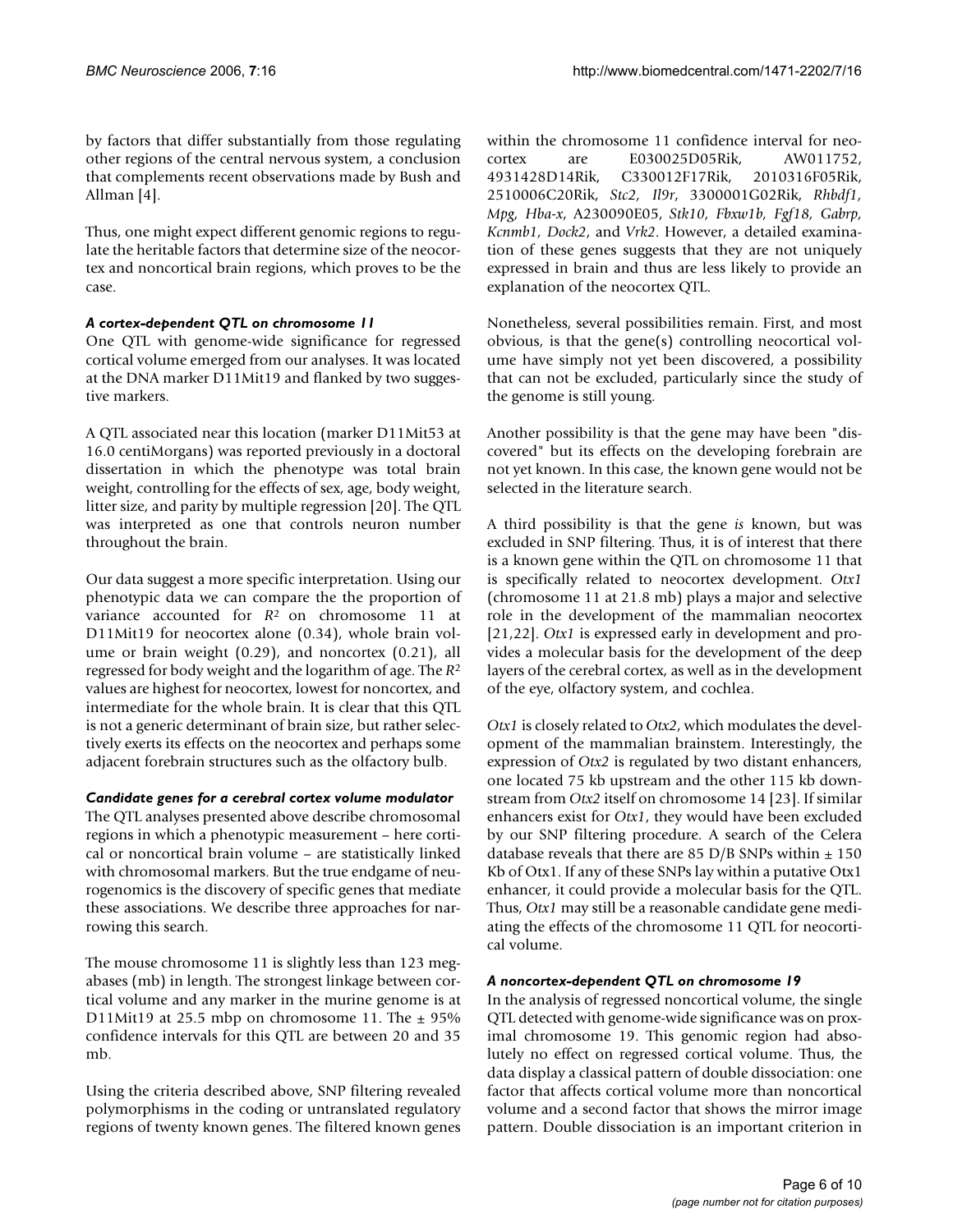neuropsychology, because it provides positive logical proof of the specificity of effects. The same argument can be made in the present case as well.

#### *Candidate genes for a noncortical volume modulator*

In an analysis similar to that performed for neocortex we carried out a SNP filtered Celera search of chromosome 19, which is about 60 mb in length, in the vicinity of D19Mit22, using a QTL confidence interval 13 to 40 mb. This search produced 23 known genes with SNPs differentiating the two parental strains. The filtered known genes within the chromosome 19 confidence interval for noncortex are 5730596K20Rik, D630002G06, *Slc22a6, Chrm1, Slc3a2*, 4930563M09Rik, *Gng3, B3Gat3*, 0710001O03Rik, BC021917, 1110006I15Rik, *Zp1, MOR239-5*, A33000E03Rik, *MOR202-8, Keg1, Cntf, MOR202-3, MOR202-15, MOR202-36, MOR266-8, MOR2127-1*, and *MOR212-2*.

Examination of expression information for these 23 known genes in the NCBI Entrez Gene database revealed one gene that was particularly promising as a candidate to mediate the QTL's effect on noncortical brain volume. That gene is ciliary neurotrophic factor (*Ctnf*).

*Ctnf* is a one of the gp130 family of cytokines and acts as a survival factor for a number of different neuronal cell types. Originally discovered as a factor that supports the survival of parasympathetic nerve fibers in the ciliary ganglia, *Ctnf* is now known to play an active role in neuronal maintenance within the central nervous system [24]. Recent reports have also shown that *Ctnf* modulates central nervous system neurogenesis as well [25]. Thus, it is not unreasonable to conclude the genetically controlled natural variations in *Ctnf* expression might modulate brain size in BXD recombinant inbred mice. *Ctnf* is indeed a strong candidate gene for understanding the QTL on chromosome 19 related to noncortical brain volume.

# *Other suggestive QTLs*

The other suggestive QTLs reported above should be noted, although the evidence for them is not exceptionally strong. These include possible cortex-dependent QTL on proximal 16 and the noncortex dependent QTL on chromosome 15. Suggestive QTLs in today's analyses can provide guidance and support for other, more sensitive, analyses in the future if they are replicated.

# **Conclusion**

Our localization of QTLs regulating neocortical size may have broader, more cognitive implications. Gibson, in a recent theoretical paper on brain size and mental capacity [[2], p.17], concludes: perhaps "those genetic factors that control enhanced brain size, especially the size of the sensori-motor control for the oral and manual organs, the neocortical association areas, the basal ganglia, and the cerebellum would emerge as the prime genetic determinants of the mental abilities of human infants." Properly designed QTL analyses using the appropriate behavioral phenotypic measures in recombinant inbred mice could help resolve this question.

Since there is ample conservation in the mammalian genome over species, one hopes that findings obtained using well-developed recombinant inbred strains of mice will be applicable to understanding primate and human neurogenomics in a straightforward manner as well.

# **Methods**

#### *Mice and specimen preparation*

All specimens and associated demographic data were obtained from the Mouse Brain Library or MBL [26,27]. (See [http://www.mbl.org/tutorials/MBLTrainingManual/](http://www.mbl.org/tutorials/MBLTrainingManual/index.html) [index.html](http://www.mbl.org/tutorials/MBLTrainingManual/index.html) for details.)

All brains were prepared using standard procedures [28]. Each brain was embedded in celloidin and sectioned in 30 micron sections in the coronal plane. Individual sections were stained with cresylechtviolett. Every tenth section was used for measurement, giving a measurement slice thickness of 0.3 mm.

# *Histological phenotypes*

Histological phenotypes were computed from a set of .3 mm coronal sections by stereological analysis. We defined two raw histological phenotypes, the in vivo cortical volume and in vivo noncortical volume. Demographic data including fresh brain weight, total body weight, age, and sex were obtained for each mouse from the MBL [29].

#### *In vivo cortical brain volume*

In vivo cortical volume was determined for each mouse using the NIH ImageJ digital measurement system. First, the area of the neocortex as it appears in the serial sections was measured by manually tracing the neocortex. Since the boundary of the molecular layer was extremely variable in some images, the dorsal boundary of the neocortex was taken as the inner edge of the molecular layer, which was clearly discernable in all images. The resulting measurements were then corrected for molecular layer area by a factor determined from images in which both the inner and outer boundaries were clear. In the posterior coronal sections, the lateral boundary of the neocortex was taken as the neocortical-piriform cortex border.

Shrinkage during tissue processing is significant and variable, but can be compensated for to produce accurate estimates of in vivo cortical volume. To do so requires measuring the total volume of the processed specimens, which was calculated using ImageJ. The contrast and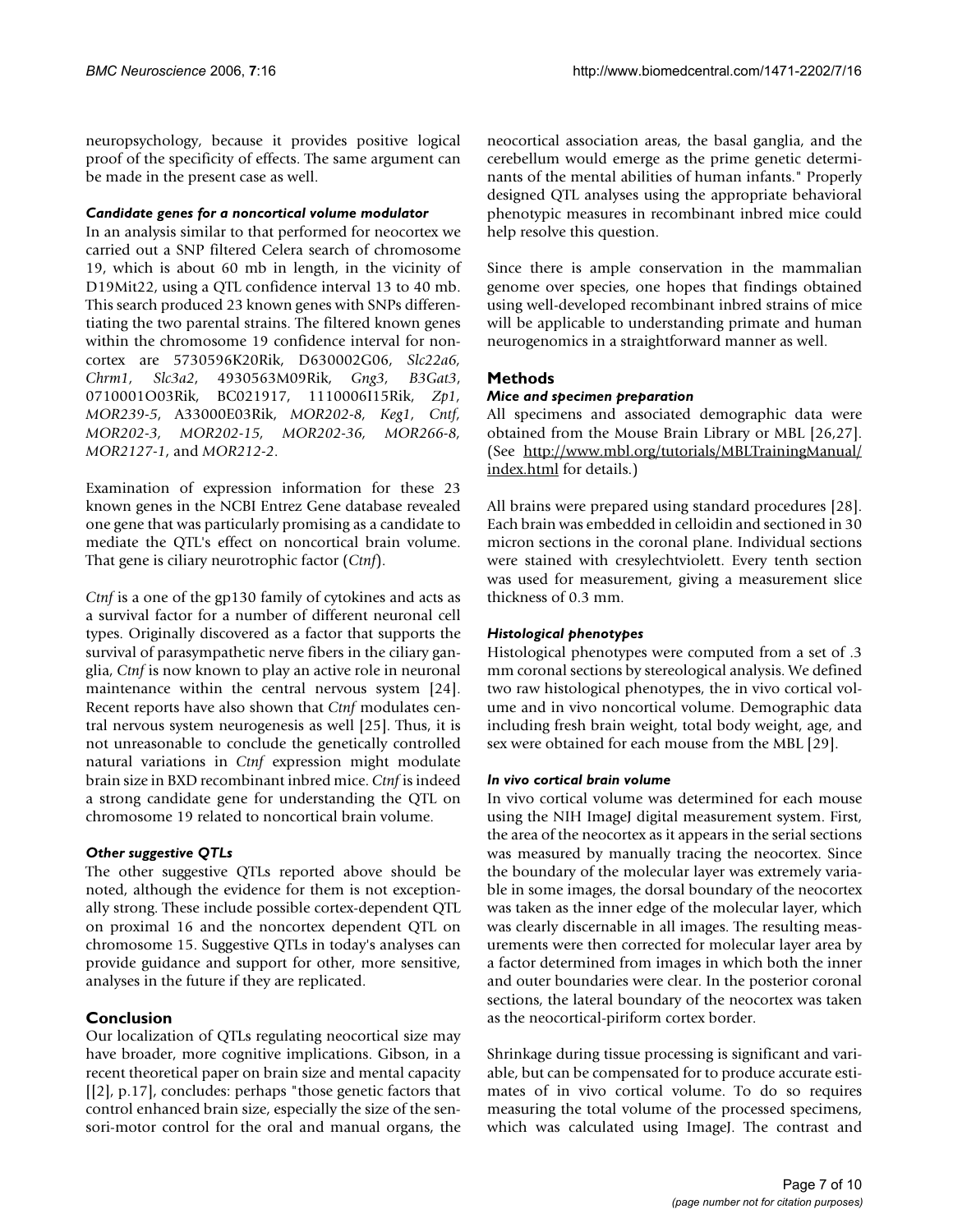**Table 1: Summary of neocortical and related phenotypic measures in 34 BXD recombinant inbred strains and their parental strains. Measured neocortical volume was corrected for the effects of shrinking produced by fixation and embedding in celloidin by multiplying each value by the ratio of the original brain weight to the measured fixed total brain volume. Since the specific gravity of fresh brain is just slightly more than 1.00, brain weight in grams can be taken as a close approximation of brain volume in cubic centimeters. Thus, in vivo brain volume was estimated by fresh brain weight in grams, as provided for each mouse by the Mouse Brain Library. Noncortical volume was estimated as measured total volume minus neocortical volume and was similarly corrected for shrinkage.**

| <b>Strain</b>     | N | In Vivo Cortical Volume | In Vivo Non-cortical<br>Volume | <b>Regressed Cortical</b><br>Volume | <b>Regressed Non-cortical</b><br>Volume |
|-------------------|---|-------------------------|--------------------------------|-------------------------------------|-----------------------------------------|
| C57BL/6           | 4 | 115.59                  | 362.01                         | 123.27                              | 296.84                                  |
| DBA/2             | 4 | 91.92                   | 293.81                         | 104.63                              | 245.17                                  |
| <b>BXDI</b>       | 5 | 118.47                  | 337.57                         | 126.78                              | 291.27                                  |
| BXD <sub>2</sub>  | 5 | 99.58                   | 340.76                         | 106.36                              | 274.38                                  |
| BXD5              | 5 | 125.11                  | 391.73                         | 136.07                              | 343.66                                  |
| BXD6              | 4 | 90.41                   | 289.17                         | 103.1                               | 253                                     |
| BXD8              | 5 | 101.54                  | 313.72                         | 111.48                              | 260.54                                  |
| BXD9              | 3 | 107.47                  | 324.06                         | 117.53                              | 278.23                                  |
| <b>BXDII</b>      | 3 | 108.96                  | 311.68                         | 121.34                              | 277.88                                  |
| BXD <sub>12</sub> | 5 | 105.06                  | 338.96                         | 114.15                              | 281.95                                  |
| BXD13             | 5 | 103.77                  | 316.63                         | 110.28                              | 259.95                                  |
| BXD14             | 5 | 103.47                  | 340.79                         | 111.53                              | 276.46                                  |
| BXD15             | 3 | 119.99                  | 331.91                         | 128.03                              | 261.79                                  |
| BXD16             | 5 | 115.06                  | 343.66                         | 121.32                              | 285.37                                  |
| BXD18             | 4 | 103.33                  | 317.7                          | 112.84                              | 261.64                                  |
| BXD19             | 4 | 90.66                   | 324.69                         | 101.64                              | 279.25                                  |
| BXD <sub>20</sub> | 4 | 97.1                    | 300.73                         | 107.85                              | 254.04                                  |
| BXD21             | 4 | 111.76                  | 320.44                         | 122.58                              | 273.95                                  |
| BXD <sub>22</sub> | 5 | 108.19                  | 342.91                         | 116.05                              | 283.27                                  |
| BXD23             | 5 | 100.65                  | 328.09                         | 112.47                              | 283.28                                  |
| BXD24             | 4 | 99.81                   | 310.74                         | 108.36                              | 254.49                                  |
| BXD25             | 5 | 99.65                   | 293.39                         | 113.57                              | 264.54                                  |
| BXD27             | 4 | 93.83                   | 266.62                         | 105.01                              | 214.3                                   |
| BXD28             | 4 | 89                      | 304.6                          | 97.9                                | 255.09                                  |
| BXD29             | 4 | 84.53                   | 295.47                         | 96.48                               | 252.27                                  |
| BXD30             | 4 | 77.29                   | 269.43                         | 90.87                               | 237.01                                  |
| BXD31             | 3 | 95.4                    | 312.87                         | 103.1                               | 252.95                                  |
| BXD32             | 3 | 99.07                   | 357.4                          | 106.77                              | 289.71                                  |
| BXD33             | 5 | 102.47                  | 317.51                         | 110.98                              | 273.87                                  |
| BXD34             | 5 | 101.59                  | 309.03                         | 106.29                              | 249.39                                  |
| BXD35             | 4 | 105.73                  | 313.2                          | 114.86                              | 268.98                                  |
| BXD36             | 5 | 102.7                   | 301.32                         | 113.49                              | 261.82                                  |
| BXD38             | 4 | 98.36                   | 307.59                         | 108.29                              | 266.48                                  |
| BXD39             | 5 | 101.14                  | 307.1                          | 108.94                              | 261.01                                  |
| BXD40             | 5 | 100.47                  | 325.27                         | 111.04                              | 286.65                                  |
| BXD42             | 4 | 101.05                  | 352.17                         | 108.89                              | 303.33                                  |

brightness of all digitized sections were adjusted to permit measurement using the ImageJ particle analysis feature. This automatic feature was highly reproducible. To correct each individual mouse brain for shrinkage, the measured specimen neocortical volume was multiplied by the ratio of fresh brain weight to measured total specimen brain volume, assuming a brain density of about 1.05 mg/mm3 in fixed tissue. This restores the volume lost from the fresh brain during histology. The average volumetric shrinkage was 64%, which corresponds to a linear shrinkage of 29%.

Although there is considerable differential shrinkage *between* specimens, shrinkage is constant across brain structures *within* each individual brain [4].

#### *In vivo noncortical brain volume*

Noncortical brain volume was calculated by first subtracting measured specimen cortical volume from the measured specimen total brain volume, and then correcting for shrinkage in the manner described above. Thus, for each mouse, the sum of its in vivo cortical and noncortical brain volumes equals its fresh brain weight.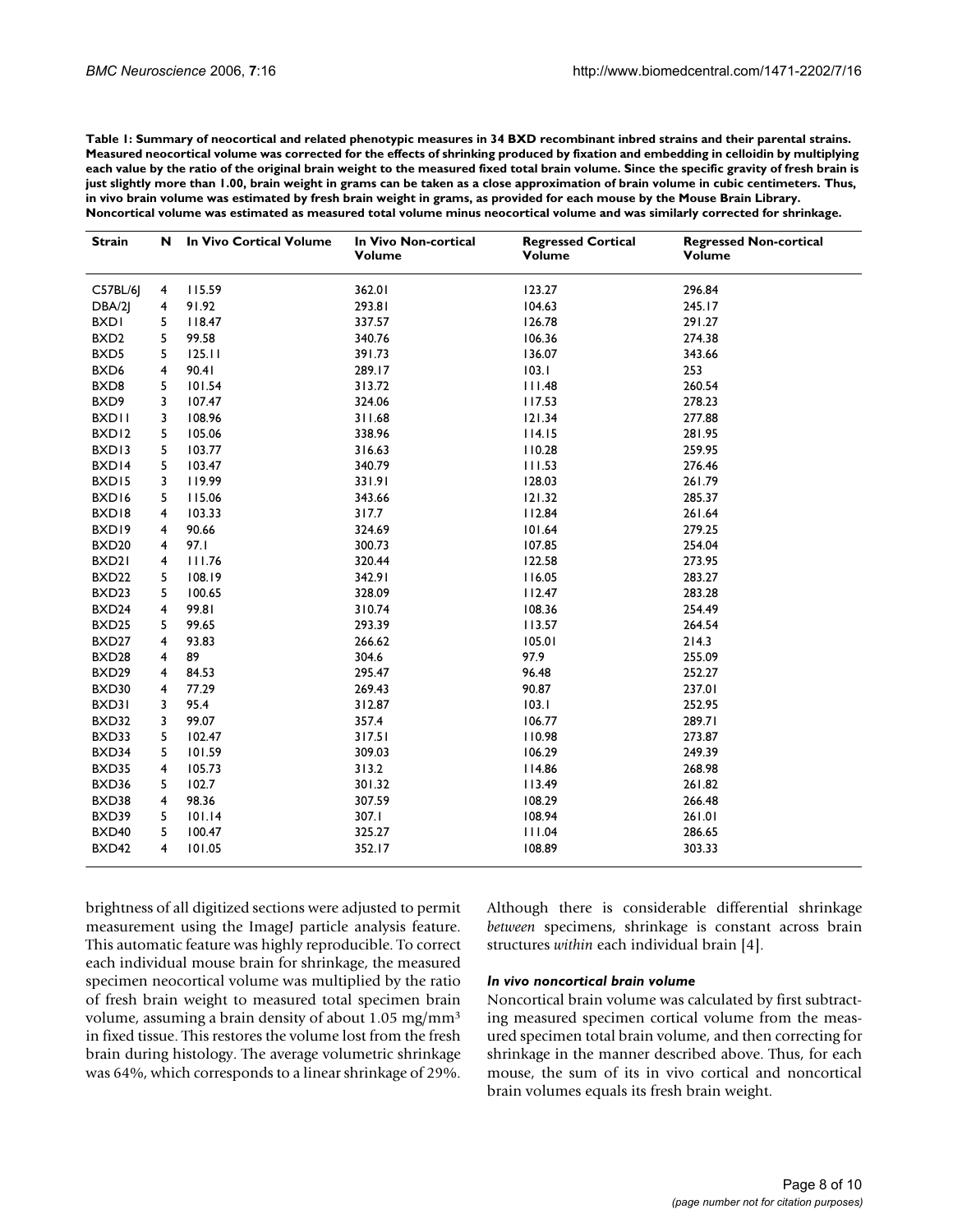#### *Single Nucleotide Polymorphism (SNP) filtering*

We interrogated the Celera Discovery System mouse ref-SNP database for SNPs within the confidence interval of each QTL following the procedures of Yan (2004). SNPs are single nucleotide polymorphisms, or places on the DNA molecule where different strains of mice exhibit different nucleotides.

Because the BXD mice are recombinant inbred strains arising from C57BL/6J and DBA/2J mice, we filtered the search to include only SNPs that occur between these two parental strains (B-D SNPs). For further analysis, we selected only B-D SNPs that a] occurred within the coding region of the gene as either a mis-match or nonsense mutation, or b] were within the 5'-regulatory region, or c] were present in the 3'-untranslated region. Silent SNPs and SNPs in the intronic or intergenic regions were excluded.

Finally, only SNPs associated with known genes, as determined by a search of the NCBI Entrez Gene database [31], were included. It this way, we were able to identify all known genes within the confidence interval of each QTL.

We also searched for evidence that each of these known genes is expressed morphologically within the brain using Mouse Genome Informatics databases at the Jackson Laboratory [32].

Analyses of these data address a number of issues regarding the genomic determination of neocortical development. These include the natural variation of neocortical and noncortical size in relation to body size, their heritabilities, the localization of the most important genomic regions responsible for both quantities, and identification of known genes that could mediate the observed QTLs.

# **Authors' contributions**

The intellectual contributions to this paper were shared evenly between the two authors. RL bore primary responsibility for stereological measurement and JB was the principal author of the manuscript.

#### **Acknowledgements**

This project is supported by the Human Brain Project under National Institute of Mental Health grant 1K07MH01953, National Institute on Deafness and Other Communication Disorders DC/8424559, and the National Science Foundation MH/8429337. We thank Nan Cheng for help in stereological measurement, and Gerhard Hellemann for statistical discussions.

#### **References**

- 1. Blake DT, Byl NN, Merzenich MM: **[Representation of the hand in](http://www.ncbi.nlm.nih.gov/entrez/query.fcgi?cmd=Retrieve&db=PubMed&dopt=Abstract&list_uids=12356448) [the cerebral cortex.](http://www.ncbi.nlm.nih.gov/entrez/query.fcgi?cmd=Retrieve&db=PubMed&dopt=Abstract&list_uids=12356448)** *Behav Brain Res* 2002, **135(1–2):**179-184.
- 2. Gibson KR: **Evolution of human intelligence: The roles of brain size and mental construction.** *Brain, Behavior, and Evolution* 2002, **59:**10-20.
- 3. Finlay BL, Darlington RB, Nicastro N: **Developmental structure in brain evolution.** *Behavioral and Brain Sciences* 2001, **24:**263-308.
- 4. Bush EC, Allman JM: **The scaling of frontal cortex in primates and carnivores.** *Proceedings of the National Academy of Sciences of the United States* 2004, **101:**3962-3966.
- 5. Blinkov SM, Glezer II: *The Human Brain in Figures and Tables* New York: Basic Books; 1968.
- 6. Baare WFC, Pol HEH, Boomsma DI, Posthuma D, de Geus EJC, Schnack HG, van Haren NEM, van Oel CJ, Kahn RS: **[Quantitative](http://www.ncbi.nlm.nih.gov/entrez/query.fcgi?cmd=Retrieve&db=PubMed&dopt=Abstract&list_uids=11532887) [genetic modeling of variation in human brain morphology.](http://www.ncbi.nlm.nih.gov/entrez/query.fcgi?cmd=Retrieve&db=PubMed&dopt=Abstract&list_uids=11532887)** *Cerebral Cortex* 2001, **11:**816-824.
- 7. Reiss AL, Abrams MT, Singer HS, Ross JL, Denckla MB: **[Brain devel](http://www.ncbi.nlm.nih.gov/entrez/query.fcgi?cmd=Retrieve&db=PubMed&dopt=Abstract&list_uids=8931596)[opment, gender and IQ in children. A volumetric imaging](http://www.ncbi.nlm.nih.gov/entrez/query.fcgi?cmd=Retrieve&db=PubMed&dopt=Abstract&list_uids=8931596) [study.](http://www.ncbi.nlm.nih.gov/entrez/query.fcgi?cmd=Retrieve&db=PubMed&dopt=Abstract&list_uids=8931596)** *Brain* 1996, **119:**1763-1774.
- 8. Thompson PM, Cannon TD, Narr KL, van Erp T, Poutanen VP, Huttunen M, Lonqvist J, Standerskjold-Nordenstam CG, Kaprio J, Khaledy M, Dail R, Zoumalan CI, Toga AW: **[Genetic influences on](http://www.ncbi.nlm.nih.gov/entrez/query.fcgi?cmd=Retrieve&db=PubMed&dopt=Abstract&list_uids=11694885) [brain structure.](http://www.ncbi.nlm.nih.gov/entrez/query.fcgi?cmd=Retrieve&db=PubMed&dopt=Abstract&list_uids=11694885)** *Nature Neuroscience* 2001, **4(12):**1253-1258.
- 9. Posthuma D, DeGeus EJC, Baare WFC, Pol HEH, Kahn RS, Boomsma DI: **[The association between brain volume and intelligence is](http://www.ncbi.nlm.nih.gov/entrez/query.fcgi?cmd=Retrieve&db=PubMed&dopt=Abstract&list_uids=11818967) [of genetic origin.](http://www.ncbi.nlm.nih.gov/entrez/query.fcgi?cmd=Retrieve&db=PubMed&dopt=Abstract&list_uids=11818967)** *Nature Neuroscience* 2002, **5(2):**83-84.
- 10. Chesler EL, Wang J, Lu L, Qu Y, Manly KF, Williams RW: **[Genetic](http://www.ncbi.nlm.nih.gov/entrez/query.fcgi?cmd=Retrieve&db=PubMed&dopt=Abstract&list_uids=15043220) correlates of gene expression in recombinant inbred strains: [A relation model system to explore neurobehavioral pheno](http://www.ncbi.nlm.nih.gov/entrez/query.fcgi?cmd=Retrieve&db=PubMed&dopt=Abstract&list_uids=15043220)[types.](http://www.ncbi.nlm.nih.gov/entrez/query.fcgi?cmd=Retrieve&db=PubMed&dopt=Abstract&list_uids=15043220)** *Neuroinformatics* 2003, **1:**343-358.
- 11. Wang J, Williams RW, Manly KF: **Web-based complex trait analysis.** *Neuroinformatics* 2003, **1:**229-308.
- 12. Doerge RW, Churchill GA: **[Permutation tests for multiple loci](http://www.ncbi.nlm.nih.gov/entrez/query.fcgi?cmd=Retrieve&db=PubMed&dopt=Abstract&list_uids=8770605) [affecting a quantitative character.](http://www.ncbi.nlm.nih.gov/entrez/query.fcgi?cmd=Retrieve&db=PubMed&dopt=Abstract&list_uids=8770605)** *Genetics* 1996, **142:**285-294.
- 13. Van Ooijen JW: **Accuracy of mapping quantitative trait loci in autogamous species.** *Theoretical and Applied Genetics* 1992, **84:**803-811.
- 14. Kim JJ, Davis SK, Taylor JF: **[Application of non-parametric boot](http://www.ncbi.nlm.nih.gov/entrez/query.fcgi?cmd=Retrieve&db=PubMed&dopt=Abstract&list_uids=12220133)strap methods to estimate confidence intervals for QTL [location in a beef cattle QTL experimental population.](http://www.ncbi.nlm.nih.gov/entrez/query.fcgi?cmd=Retrieve&db=PubMed&dopt=Abstract&list_uids=12220133)** *Genetical Research* 2002, **79:**259-263.
- 15. Jerison HJ: *Evolution of the Brain and Intelligence* New York: Academic Press; 1973.
- 16. Cohen J, Cohen P, West SG, Aiken LS: *Applied multiple Regression/Correlation Analysis for the Behavioral Sciences* 3rd edition. Mahwah, N.J.: Lawrence Erlbaum Associates; 2003.
- 17. Jansen RC: **[Interval mapping of multiple quantitative trait loci.](http://www.ncbi.nlm.nih.gov/entrez/query.fcgi?cmd=Retrieve&db=PubMed&dopt=Abstract&list_uids=8224820)** *Genetics* 1993, **135:**205-211.
- 18. Ljungberg K, Holmgren S, Carlborg O: **[Simultaneous search for](http://www.ncbi.nlm.nih.gov/entrez/query.fcgi?cmd=Retrieve&db=PubMed&dopt=Abstract&list_uids=15044246) [multiple QTL using the global optimization algorithm](http://www.ncbi.nlm.nih.gov/entrez/query.fcgi?cmd=Retrieve&db=PubMed&dopt=Abstract&list_uids=15044246) [DIRECT.](http://www.ncbi.nlm.nih.gov/entrez/query.fcgi?cmd=Retrieve&db=PubMed&dopt=Abstract&list_uids=15044246)** *Bioinformatics* 2004:1887-1895.
- 19. Striedter GF: *Principles of Brain Evolution* Sunderland, Md.: Sinauer Associates, Inc; 2005.
- 20. Strom RC: **Genetic Analysis of Variation in Neuron Number.** In *PhD thesis* University of Tennessee, Memphis; 1999.
- 21. Acampora D, Gulisano M, Broccoli V, Simeone A: *Otx* **[genes in](http://www.ncbi.nlm.nih.gov/entrez/query.fcgi?cmd=Retrieve&db=PubMed&dopt=Abstract&list_uids=11250063) [brain morphogenesis.](http://www.ncbi.nlm.nih.gov/entrez/query.fcgi?cmd=Retrieve&db=PubMed&dopt=Abstract&list_uids=11250063)** *Progress in Neurobiology* 2001, **64:**69-95.
- 22. Panto MR, Zappala A, Tuorto F, Cicirata F: **Role of the** *Otx1* **[gene](http://www.ncbi.nlm.nih.gov/entrez/query.fcgi?cmd=Retrieve&db=PubMed&dopt=Abstract&list_uids=15147323) [in cell differentiation of mammalian cortex.](http://www.ncbi.nlm.nih.gov/entrez/query.fcgi?cmd=Retrieve&db=PubMed&dopt=Abstract&list_uids=15147323)** *European Journal of Neuroscience* 2004, **19:**2893-2902.
- 23. Kurakawa D, Kiyonari H, Nakayama R, Kimura-Yoshida C, Matsou I, Aizawa S: **Regulation of** *Otx2* **[gene expression and its functions](http://www.ncbi.nlm.nih.gov/entrez/query.fcgi?cmd=Retrieve&db=PubMed&dopt=Abstract&list_uids=15201224)** [in mouse forebrain and midbrain.](http://www.ncbi.nlm.nih.gov/entrez/query.fcgi?cmd=Retrieve&db=PubMed&dopt=Abstract&list_uids=15201224) **131(14):**3319-3331.
- 24. Lo DC: **A central role for ciliary neurotrophic factor?** *Proceedings of the National Academy of Sciences USA* 1993, **90:**2557-2558.
- 25. Emsley JG, Hagg T: **[Endogenous and exogenous ciliary neuro](http://www.ncbi.nlm.nih.gov/entrez/query.fcgi?cmd=Retrieve&db=PubMed&dopt=Abstract&list_uids=14552871)[trophicc factor enhances forebrain neurogenesis in adult](http://www.ncbi.nlm.nih.gov/entrez/query.fcgi?cmd=Retrieve&db=PubMed&dopt=Abstract&list_uids=14552871) [mice.](http://www.ncbi.nlm.nih.gov/entrez/query.fcgi?cmd=Retrieve&db=PubMed&dopt=Abstract&list_uids=14552871)** *Experimental Neurology* 2003, **183:**298-310.
- 26. Rosen GD, Williams AG, Capra JA, Connolly MT, Cruz B, Lu L, Airey DC, Kulkarni K, Williams RW: **The Mouse Brain Library @ [http:/](http://www.mbl.org) [/www.mbl.org.](http://www.mbl.org)** *International Mouse Genome Conference* 2000.
- 27. Williams RW: **Mapping genes that modulate mouse brain development: A quantitative genetic approach.** In *Mouse Brain Development* Edited by: Goffinet AF, Rakic P. New York: Springer-Verlag; 2000:21-49.
- 28. Rosen GD, Williams RW: **[Complex trait analysis of the mouse](http://www.ncbi.nlm.nih.gov/entrez/query.fcgi?cmd=Retrieve&db=PubMed&dopt=Abstract&list_uids=11319941) [striatum: Independent QTLs modulate volume and neuron](http://www.ncbi.nlm.nih.gov/entrez/query.fcgi?cmd=Retrieve&db=PubMed&dopt=Abstract&list_uids=11319941) [number.](http://www.ncbi.nlm.nih.gov/entrez/query.fcgi?cmd=Retrieve&db=PubMed&dopt=Abstract&list_uids=11319941)** *BMC Neuroscience* 2001, **2:**.
- 29. Rosen GD, La Porte NT, Diechtiareff B, Pung CJ, Nissanov J, Gustafson C, Bertrand L, Geven S, Fan Y, Tretiak OJ, Manly KF, Park MR, Williams AG, Connolly MT, Capra JA, Williams RW: **[Informatics](http://www.ncbi.nlm.nih.gov/entrez/query.fcgi?cmd=Retrieve&db=PubMed&dopt=Abstract&list_uids=15043219)**